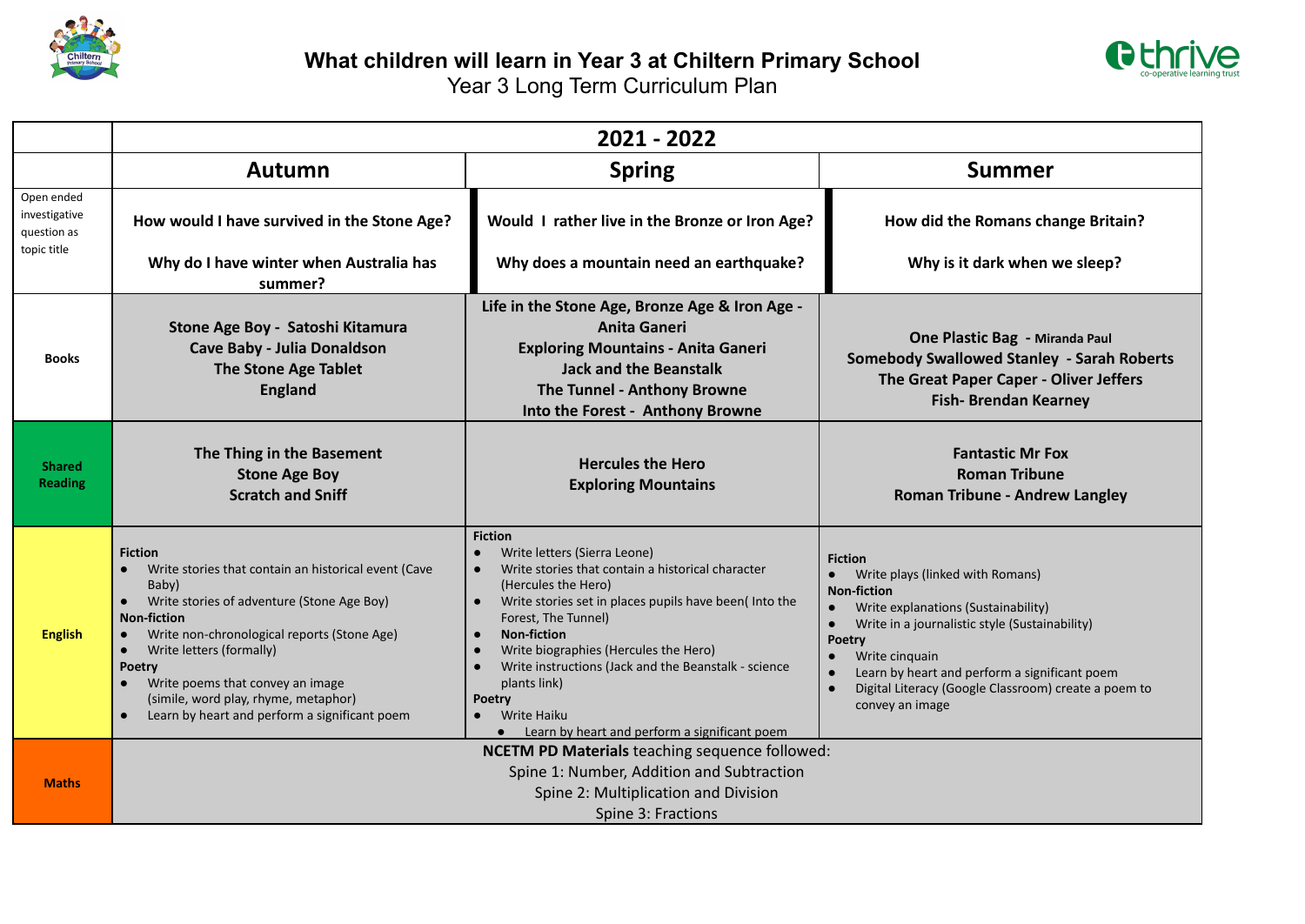



| <b>History</b>                    | Stone age                                                                                                                                                                                                                                                                                                                                                                                                            |                                    | Changes through Britain (Iron age and Bronze<br>age)                                                                                                                                                                                                   |                 | The Roman empire and its impact on Britain<br>(liaise with Y5) Trip provisionally booked 27.4.20<br><b>Murton Park</b>                     |                     |
|-----------------------------------|----------------------------------------------------------------------------------------------------------------------------------------------------------------------------------------------------------------------------------------------------------------------------------------------------------------------------------------------------------------------------------------------------------------------|------------------------------------|--------------------------------------------------------------------------------------------------------------------------------------------------------------------------------------------------------------------------------------------------------|-----------------|--------------------------------------------------------------------------------------------------------------------------------------------|---------------------|
| Geography                         | Location knowledge: name and locate counties<br>and cities in the UK identifying hills, mountains<br>& coasts. Begin with Hull and working outwards<br>(build on Y2).<br>Locational knowledge: identify the position and<br>significance of latitude, longitude, Equator,<br>Northern & Southern hemispheres, Tropics of<br>Cancer Capricorn, Artic and Antartic Circle,<br>Prime/Greenwich Meridian and time zones. |                                    | Physical geography: mountains, earthquakes,<br>volcanoes and how these are formed (biomes -<br>tectonic plates)                                                                                                                                        |                 | How can we be more sustainable?<br>Sustainability<br>Renewable/non-renewable energy                                                        |                     |
| <b>Science</b>                    | <b>Rocks</b><br>Compare and group<br><b>Fossil formation</b><br>Soils<br><b>Animals including humans</b><br>Nutrition<br>Skeletons and muscles                                                                                                                                                                                                                                                                       |                                    | <b>Forces (including magnetic forces)</b><br>Movement on different surfaces<br>Contract forces<br>Magnetic and non-magnetic<br>Poles<br><b>Plants (gardening)</b><br>Parts and function<br>Conditions for growth<br>Water transportation<br>Life cycle |                 | <b>Light and seeing</b><br>Need light to see<br>Darkness is absence of light<br>Shadows when light is blocked<br>Patterns in shadow change |                     |
| Ongoing                           | Ongoing observations of the natural world, tree<br>classification etc.<br>Seasonal variation in plants                                                                                                                                                                                                                                                                                                               |                                    | Planting a variety of crops and flowering plants<br>to explore conditions for growth<br>Caring for, collecting and using crops production                                                                                                              |                 | <b>Scientist Links</b>                                                                                                                     |                     |
| <b>Working</b><br><b>Science</b>  | <b>Considering our evidence</b><br>Drawing conclusions and evaluating                                                                                                                                                                                                                                                                                                                                                |                                    | <b>Testing and communicating outcomes</b><br>Observing and recording                                                                                                                                                                                   |                 | <b>Planning to investigate</b><br>Asking questions and choosing enquiry methods                                                            |                     |
| <b>Types of</b><br><b>Enquiry</b> | <b>Observing changes over</b><br>time                                                                                                                                                                                                                                                                                                                                                                                | <b>Grouping and</b><br>classifying | <b>Noticing patterns</b>                                                                                                                                                                                                                               | <b>Research</b> | <b>Comparative testing</b>                                                                                                                 | <b>Fair testing</b> |